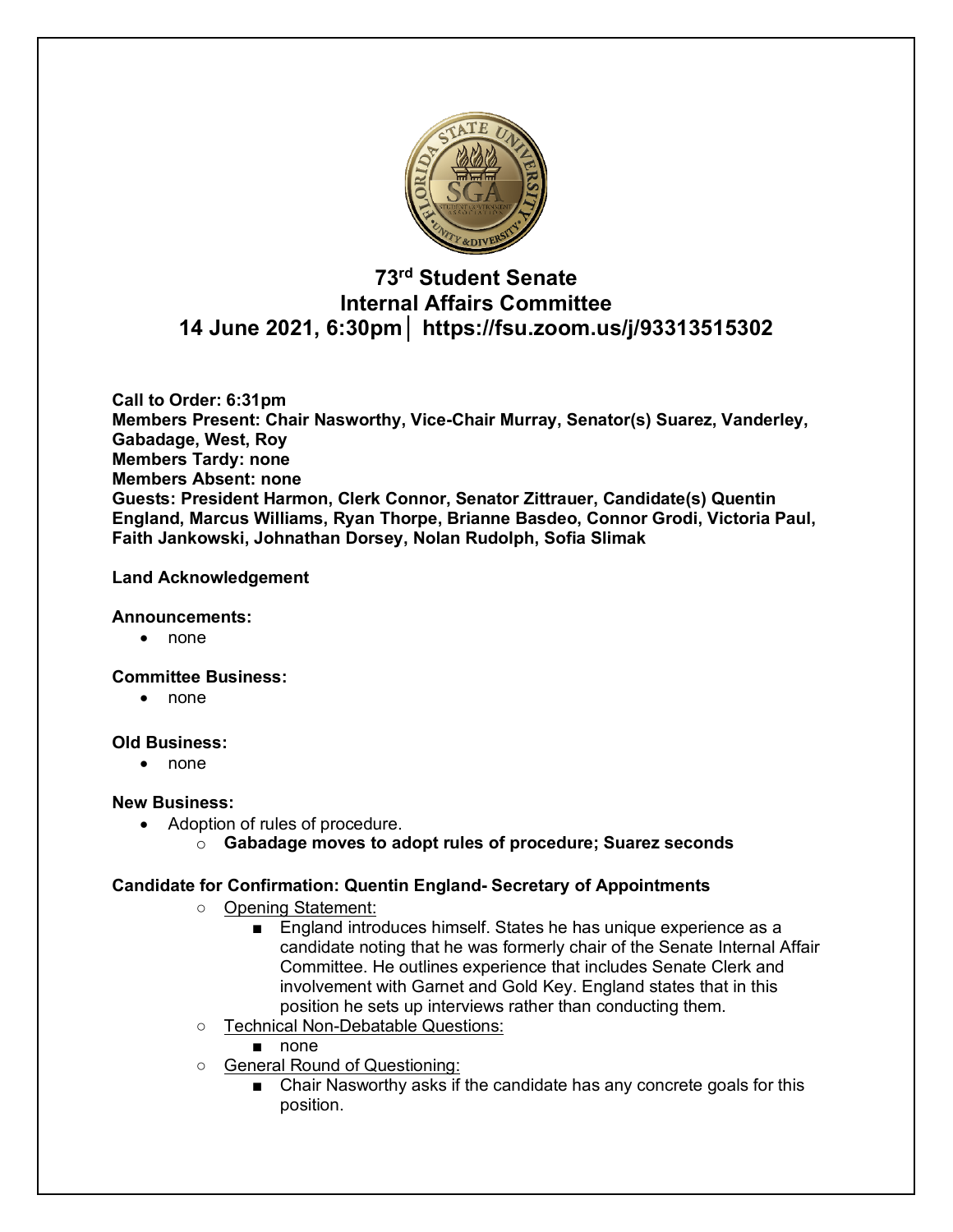- England answers that he wants to make sure that every application is "tracked and tagged". "Not let any application drop through the system."
- Closing Statement:
	- none
- **Gabadage moves to enter roundtable discussion; West seconds**
- Roundtable Discussion:
	- Vice-Chair Murray notes the candidate's tenure as chair of the Internal Affairs Committee and that his skill will surely carry over into this position.
- **Suarez moves to call the question; Vanderley seconds**
- Vote:
	- Yes: [6] [Suarez, Vanderley, Gabadage, West, Roy, Murray]
	- No: [0 ] [none]
	- Abstain: [ 0 ] [none]
- **RESULT: CANDIDATE Quentin England [PASSES]**
- **Candidate for Confirmation: Marcus Williams- Secretary of Inclusion** 
	- Opening Statement:
		- Williams introduces himself and shares his story that emphasizes his desire to lead. Notes his leadership within the Pride Student Union and other campus organizations. Williams says he is the most qualified candidate for this position because he has "done the work." He states that this position is of great importance to the university.
	- Technical Non-Debatable Questions:
		- none
	- General Round of Questioning:
		- Chair Nasworthy asks for a description of the position and what the candidate's goals are for the position if confirmed.
			- Williams states he wants to work with the executive branch to enact projects that enable inclusivity. He wants to make inclusivity something that is actively practiced every day. Williams wants to work with departments to ensure that inclusivity is fulfilled at the highest level possible.
	- Closing Statement:
		- Williams thanks the committee and the legislative branch and states his excitement to fill this position.
	- **Gabadage moves to enter roundtable discussion; Murray seconds**
	- Roundtable Discussion:
		- Suarez states that Williams is passionate about what he does and how he "steps up" to the roles he takes.
	- **Gabadage moves to call the question; Vanderley seconds**
	- Vote:
		- Yes: [6] [Suarez, Vanderley, Gabadage, West, Roy, Murray]
		- No: [0] [none]
		- Abstain: [0 ] [none]
	- **RESULT: CANDIDATE Marcus Williams [PASSES]**
- **Candidate for Confirmation: Ryan Thorpe- Deputy Treasurer**
	- Opening Statement: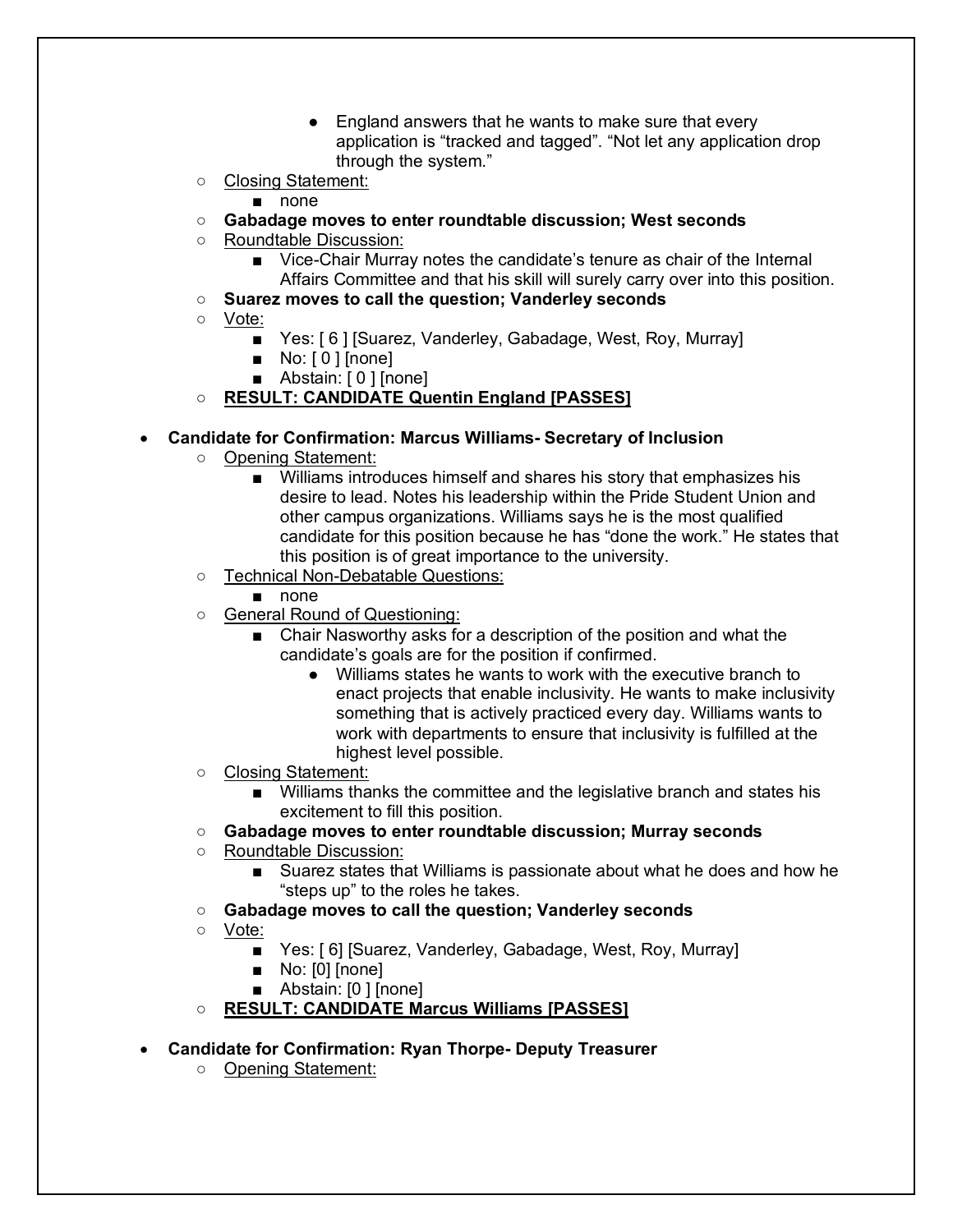- Thorpe notes his experience in the Senate Budget Committee and experience handling university funding. He states that a goal is to make sure organizations' needs are heard and met.
- Technical Non-Debatable Questions:
	- Chair Nasworthy asks if the candidate is financially certified.
		- Thorpe answers that he has taken the test and has not yet received the results.
- General Round of Questioning:
	- Roy asks if candidate is familiar with PAC and RTAC.
		- Thorpe answers in the affirmative.
	- Chair Nasworthy asks the candidate about his goals for this position.
		- Thorpe notes that a goal is to help transition the student body back to COVID-less normalcy.
		- Thorpe further states his goals including to increase agency funding, foster greater dialogue between financial officers, and increase financial literacy among the student body.
- Closing Statement:
	- Thorpe expresses his confidence in the slate of candidates being heard tonight.
- **Suarez moves to enter round-table discussion; West seconds**
- Roundtable Discussion:
	- none
- **Suarez moves to call the question; Vanderley seconds**
- Vote:
	- Yes: [6] [Suarez, Vanderley, Gabadage, West, Roy, Murray]
	- No: [ 0 ] [none]
	- Abstain: [0] [none]
- **RESULT: CANDIDATE Ryan Thorpe [PASSES]**
- **Candidate for Confirmation: Brianne Basdeo- Secretary of Diversity and Equity**
	- Opening Statement:
		- Basdeo notes her leadership experience involving diversity and equity. She states that she wants to help facilitate uncomfortable conversations. Basdeo expressed that she wants to relieve the burden of groups that feel their voices are being "drowned out".
	- Technical Non-Debatable Questions:
		- none
	- General Round of Questioning:
		- Chair Nasworthy asks if the candidate has any concrete goals.
			- Basdeo lists goals including translating orientation materials to Spanish and Creole, holding a cross-cultural seminar with student unions, creating a university wide definition of diversity and equity, and increasing dialogue with student unions and identity-based organizations.
		- Chair Nasworthy asks what diversity and equity mean to her.
			- Basdeo answers with recognizing that not everyone is at the same point and to have conversations to promote welcomeness and understanding noting that there is value within differences.
	- Closing Statement: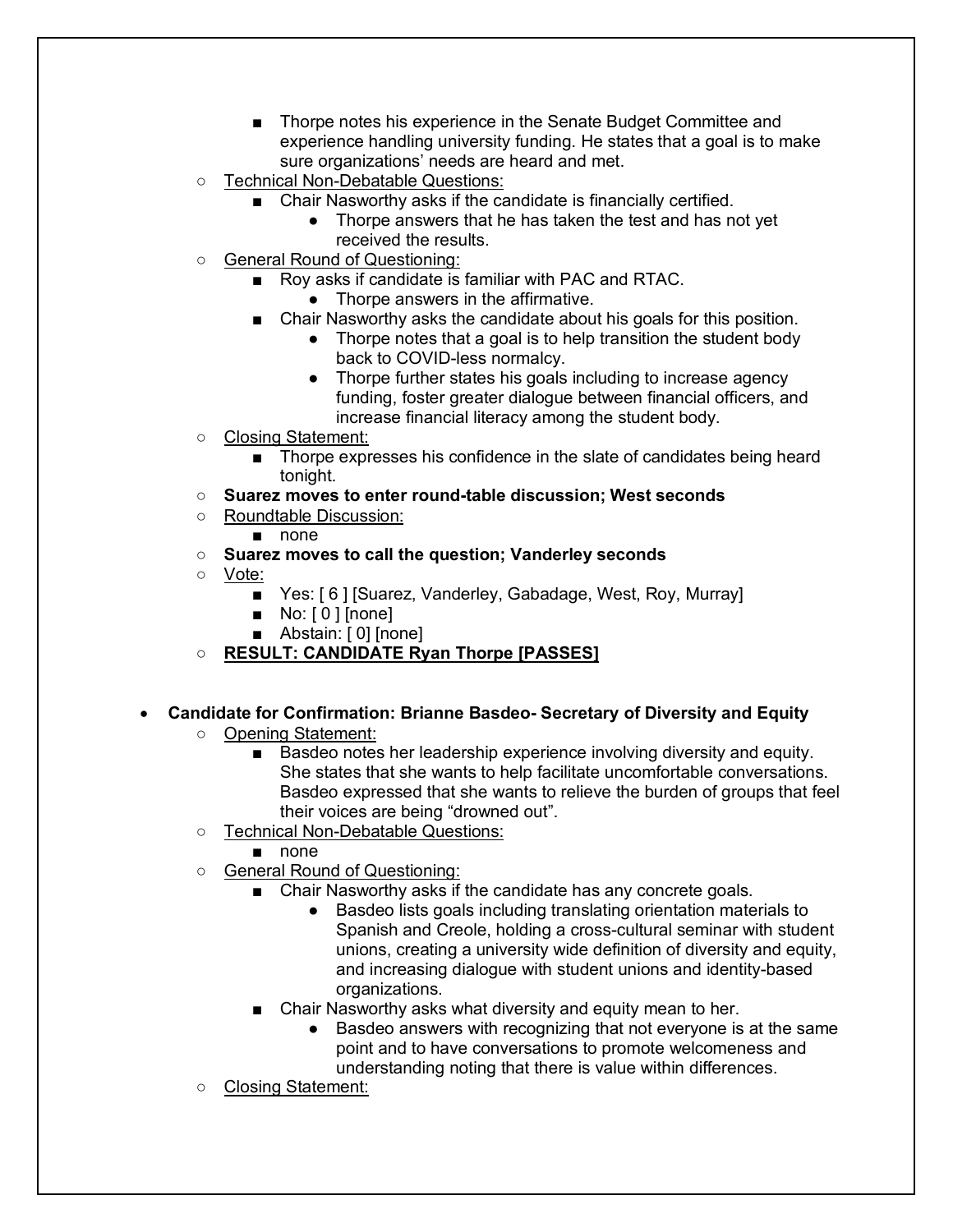- The candidate reiterates her passion for diversity and equity and her excitement to take this position.
- **Murray moves to enter roundtable discussion; West seconds**
- Roundtable Discussion:
- **Murray moves for a non-member to speak (Senator Zittrauer); Gabadage seconds**
	- Zittrauer notes his personal experience with the candidate noting the content of her character and expresses his support for her confirmation.
	- Chair Nasworthy notes candidate's passion and expresses his support for the candidate.
- **Vanderley moves to call the question; Suarez seconds**
- Vote:
	- Yes: [6] [Suarez, Vanderley, Gabadage, West, Roy, Murray]
	- No: [0] [none]
	- Abstain: [0] [none]

## ○ **RESULT: CANDIDATE Brianne Basdeo [PASSES]**

### • **Candidate for Confirmation: Connor Grodi- Press Secretary**

- Opening Statement:
	- Grodi states that he is a transfer student from UCF noting his experience working in student government at UCF and in state politics. He states that it is imperative that student government uses its resources to connect to student body. Grodi states that student government has a special opportunity to make change, but students need to be cognizant of resources and information. He states that he wants to increase engagement and improve the student experience.
- Technical Non-Debatable Questions:
	- none
- General Round of Questioning:
	- Chair Nasworthy asks the candidate about his goals.
		- Grodi lists his goals as use of the Instagram highlight bubble function and working closely with the senate to ensure communication of goals between branches.
- Closing Statement:
	- none
- **West moves to enter roundtable discussion; Murray seconds**
- Roundtable Discussion:
	- Vice-Chair Murray states that he is impressed by the candidate and his experience.
	- Chair Nasworthy states that he is also impressed and notes Grodi's experience in UCF's student government.
- **Suarez moves to call the question; Vanderley seconds**
- Vote:
	- Yes: [6] [Suarez, Vanderley, Gabadage, West, Roy, Murray]
	- No: [0] [none]
	- Abstain: [0 ] [none]
- **RESULT: CANDIDATE Connor Grodi [PASSES]**
- **Candidate for Confirmation: Victoria Paul- Executive Assistant**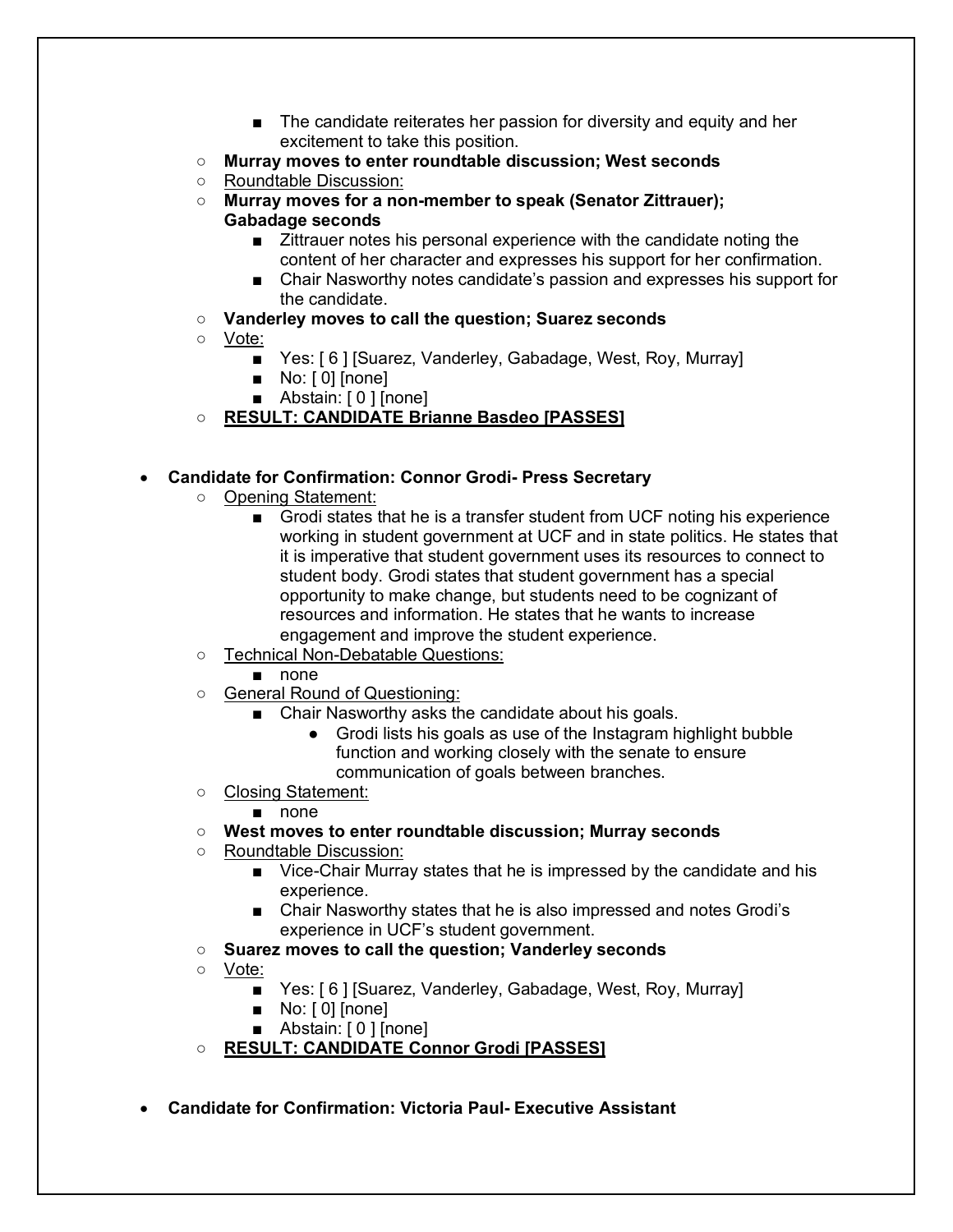- Opening Statement:
	- Paul states that her goal is to improve the student experience. She states her experience working at the municipal and state level, and her involvement with The Center for Leadership and Social Change. She notes her goals to aid in execution of projects, noting "where there's a will, there's a way", and to increase accessibility and transparency.
- Technical Non-Debatable Questions:
	- none
- General Round of Questioning:
	- Vice-Chair Murray asks for the candidate's concrete goals.
		- Paul states that her goal is to increase efficiency, accountability, and morale.
	- Chair Nasworthy asks what the Executive Assistant does within the branch.
		- Paul answers that the Executive Assistant serves as an "upgraded" secretary" and works on the logistical aspects of the cabinet.
- Closing Statement:
	- Paul states that we should reach out with any questions.
- **Gabadage moves to enter roundtable discussion; Suarez seconds**
- Roundtable Discussion:
	- Zittrauer recalls his times he has worked with the candidate and notes that she is a natural, competent leader.
- **Gabadage moves call the question; Suarez seconds**
- Vote:
	- Yes: [6] [Suarez, Vanderley, Gabadage, West, Roy, Murray]
	- No: [0 ] [none]
	- Abstain: [0 ] [none]
- **RESULT: CANDIDATE Victoria Paul [PASSES]**
- **Candidate for Confirmation: Faith Jankowski- Secretary of Student Life** 
	- Opening Statement:
		- Jankowski notes that she served on the board of the Asian American Student Union and that she aspires to spread awareness, increase dialogue, and better assess the needs of the students. She states that she wants to collaborate with student leaders and leave FSU better than we found it.
	- Technical Non-Debatable Questions:
		- none
	- General Round of Questioning:
		- Chair Nasworthy asks what experiences did Jankowski have at AASU that would help in this position.
			- Jankowski answers that she learned a lot about inclusivity and that she wants to use her position to elevate student voices.
		- Chair Nasworthy asks what the position means to the candidate and what goals she has.
			- She answers that the position caters toward all students to improve experiences. She notes her goal to work with Student Body Vice-President Thykadavil on Title IX related issues and expand the "Angel Drink" movement in Tallahassee spaces.
	- Closing Statement: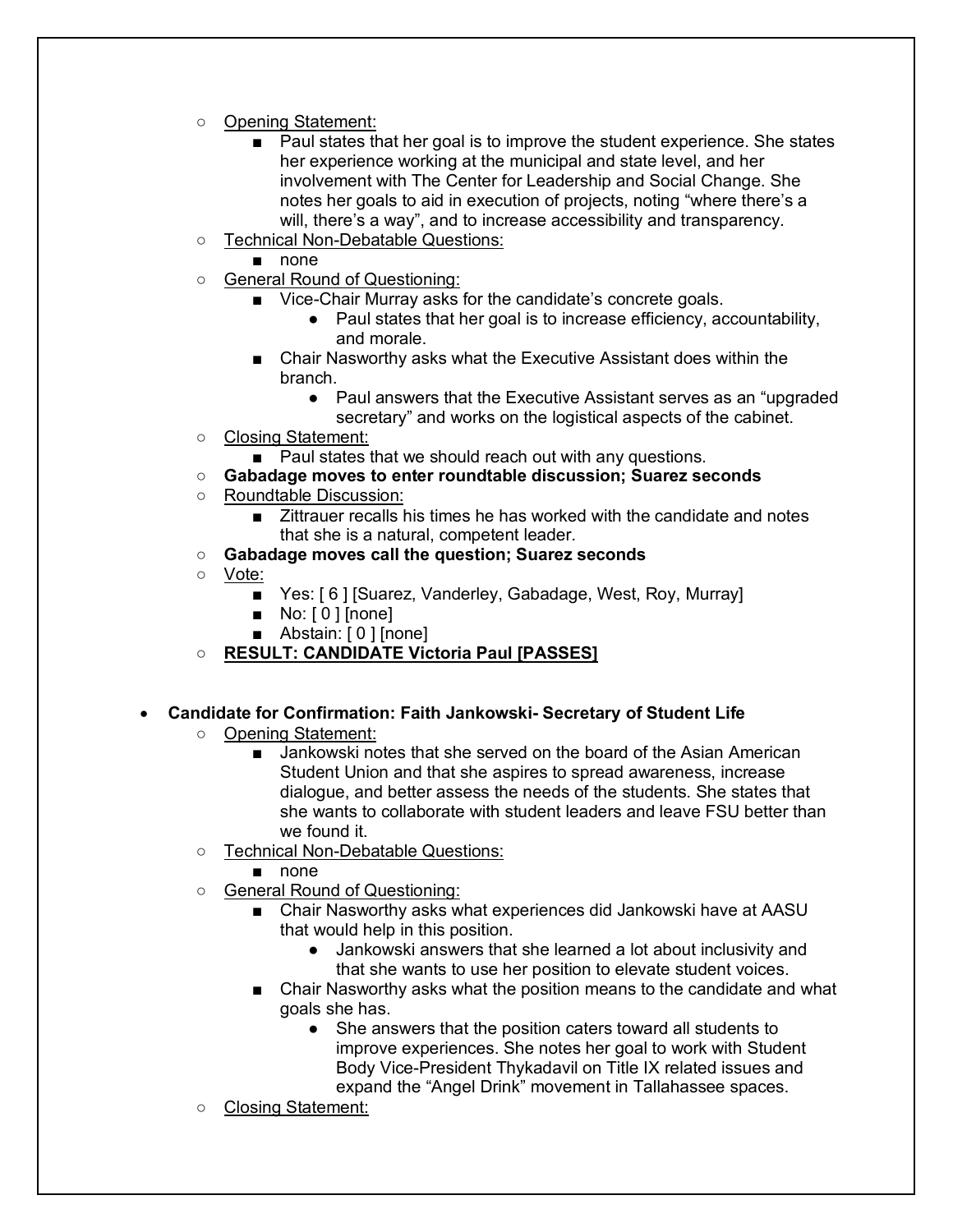- Jankowski thanks the committee for their time and expresses her desire to collaborate with students and student leaders.
- **Gabadage moves to enter roundtable discussion; Vanderley seconds**
- Roundtable Discussion:
	- Chair Nasworthy notes the candidate's energy and commitment and supports confirmation.
- **Murray moves to call the question; West seconds**
- Vote:
	- Yes: [5] [Suarez, Vanderley, Gabadage, West, Murray]
	- No: [0] [none]
	- Abstain: [0 ] [none]
	- Did not vote: [1] [Roy]
- **RESULT: CANDIDATE Faith Jankowski [PASSES]**

### • **Candidate for Confirmation: Johnathan Dorsey- Secretary of External Affairs**

- Opening Statement:
	- Dorsey notes his involvement with CARE and the executive board of the Black Student Union. He notes his work on education within the Tallahassee Juvenile Detention Center and as an orientation leader. He states that he was on the FSU Student Conduct Board and is part of the World Affairs Program.
- Technical Non-Debatable Questions:
	- none
- General Round of Questioning:
	- Chair Nasworthy asks what the position means to the candidate and to tell his concrete goals for the position.
		- Dorsey reiterates his experience and desire broaden networking with institutions and other top-ranked Universities to strengthen FSU. He states his wish to help shift FSU to a more researchbased institution and to establish communications and relationships to cultivate and further the university.
- Closing Statement:

#### ■ none

- **Roy moves to enter roundtable discussion; Gabadage seconds**
- Roundtable Discussion:
	- Roy speaks about his experience working with the candidate and expresses his support.
	- Chair Nasworthy describes the candidate as extremely qualified, passionate, having a unique perspective.
- **Gabadage moves to call the question; Vanderley seconds**
- Vote:
	- Yes: [6] [Suarez, Vanderley, Gabadage, West, Roy, Murray]
	- No: [0 ] [none]
	- Abstain: [ 0 ] [none]
- **RESULT: CANDIDATE Johnathan Dorsey [PASSES]**
- **Candidate for Confirmation: Nolan Rudolph- Secretary of Internal Affairs** 
	- Opening Statement: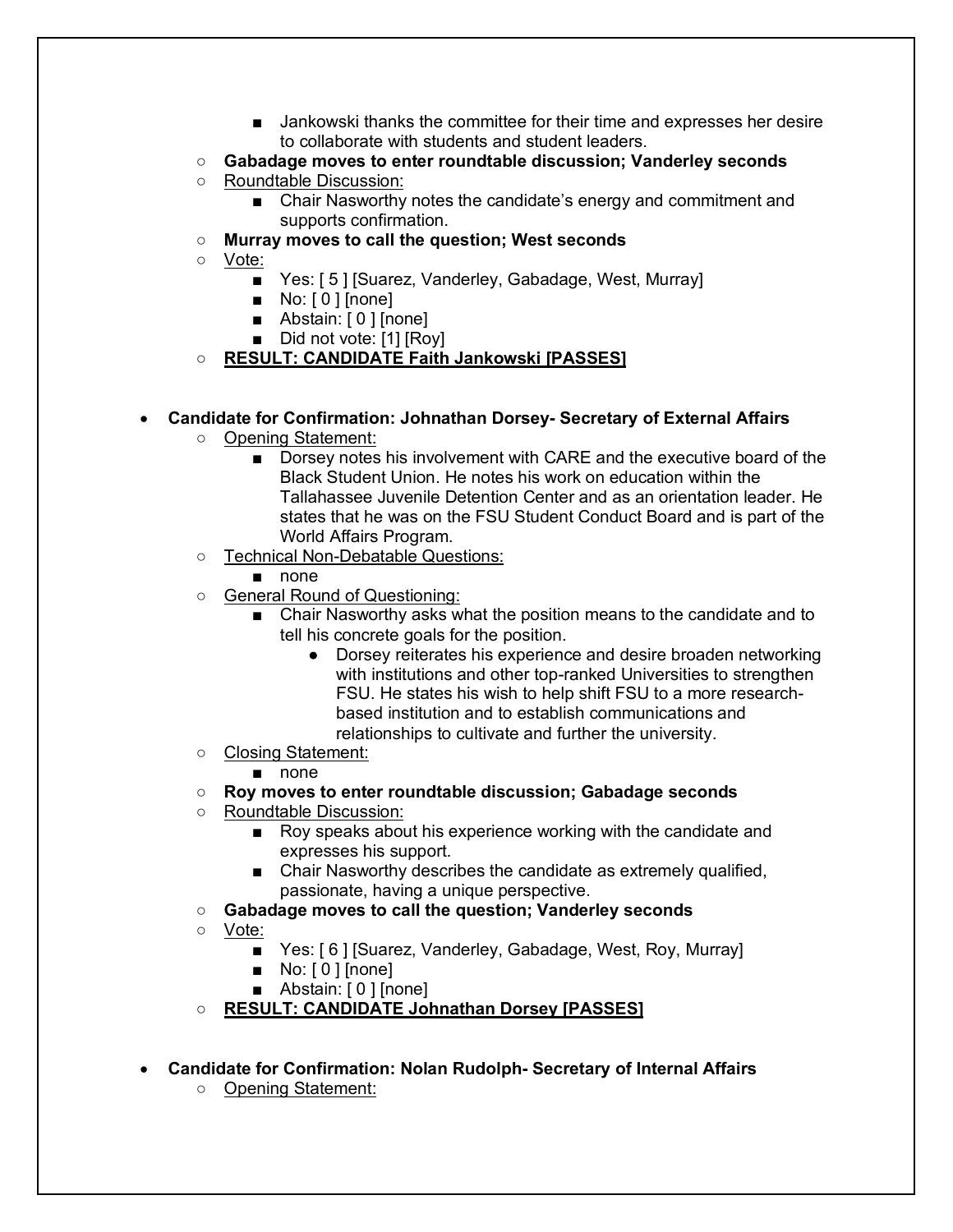- Rudolph states that he applied to help fix rifts between the branches in the Student Government Association and to make SGA a better place. He highlights his experience serving as a senator for nearly two years and in involvement with the Student Alumni Association.
- Technical Non-Debatable Questions:
	- none
- General Round of Questioning:
	- Chair Nasworthy asks what is the candidate's understanding of the position and to list his concrete goals.
		- Rudolph answers that the main goals are to enhance the internal workings of SGA, serve as a reference, and increase visibility. He lists his personal goals as creating a survey for graduate students to increase their visibility and assist them, to increase and promote wellness resources at FSU, to grow the Food for Thought food pantry, and to further communication among student leadership organizations.
- Closing Statement:
	- The candidate thanks the committee for their time and states that he will remain accessible.
- **Suarez moves to enter roundtable discussion; Gabadage seconds**
- Roundtable Discussion:
	- Roy notes his personal experience with Rudolph and that he shows his dedication. Roy expresses his support.
	- Chair Nasworthy speaks in support of the candidate noting his professionalism.
- **Murray moves to call the question; Vanderley seconds**
- Vote:
	- Yes: [6] [Suarez, Vanderley, Gabadage, West, Roy, Murray]
	- No: [0 ] [none]
	- Abstain: [0] [none]
- **RESULT: CANDIDATE Nolan Rudolph [PASSES]**

## • **Candidate for Confirmation: Sofia Slimak- Chief of Staff**

- Opening Statement:
	- Slimak tells her story as a student at FSU and the power of having a support system and community. She notes that this is where she can give back to the university and that she looks forward to working with student leaders.
- Technical Non-Debatable Questions:
	- none
- General Round of Questioning:
	- Chair Nasworthy asks what previous experience the candidate has that will help her in this position.
		- Slimak lists her experience including serving in the Student Senate, being vice-chair of committees, creating the press secretary position, and serving as secretary of student life in the previous Student Body President's cabinet. She states that she has experience in advocacy for students.
	- Chair Nasworthy asks what the position means and of her goals.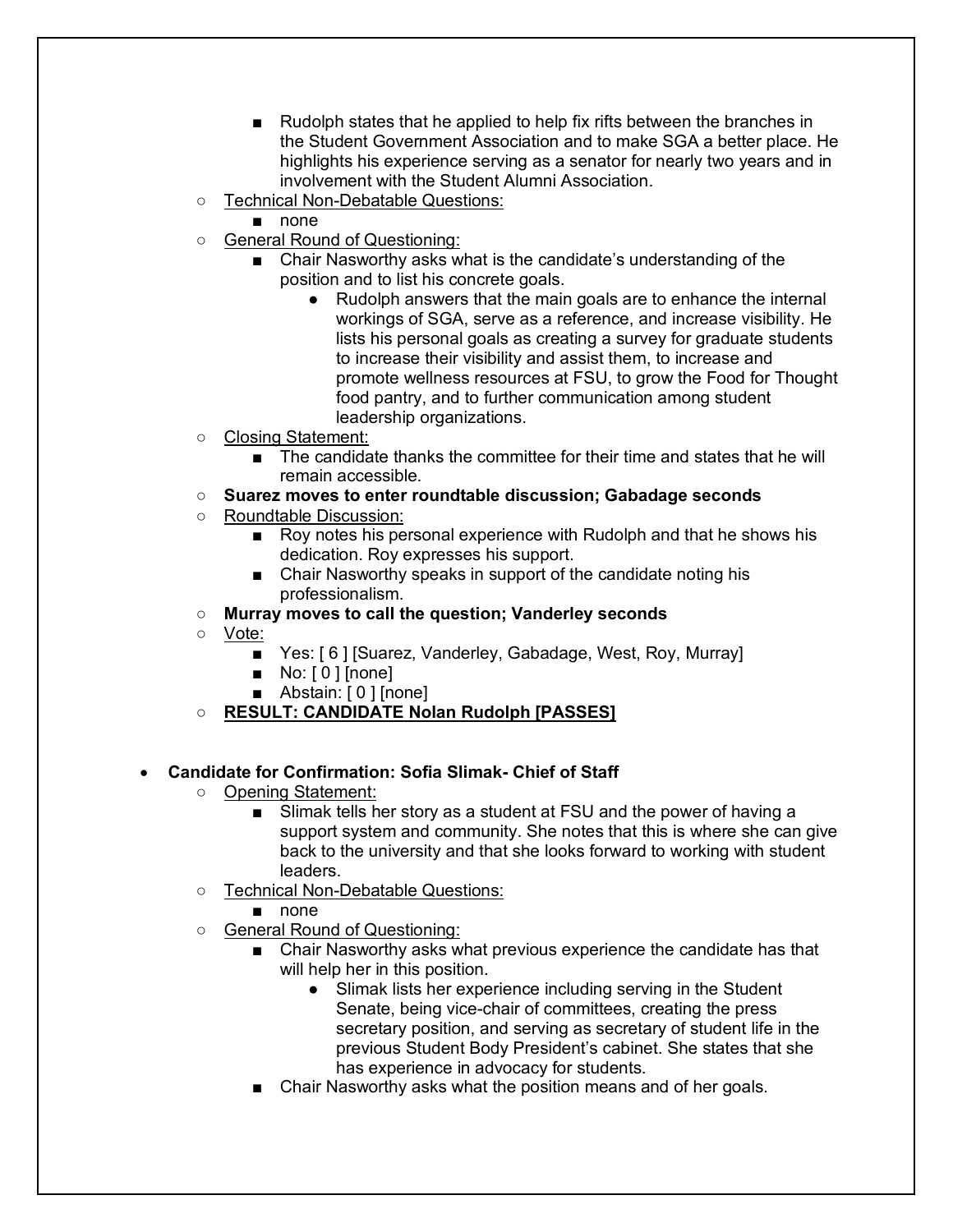- Slimak answers that the Chief of Staff is the right hand of the SBP. the support system for the executive branch leaders, and is the one to step into the role to represent the SBP when necessary. She states her goals as continuing efficiency of working with the executive leaders, advocating for veteran students, and ensuring an effective, efficient administration.
- Closing Statement:
	- Slimak states that the mission of SGA is to serve the students
- **Vanderley moves to enter roundtable discussion; West seconds**
- Roundtable Discussion:
	- Vanderley states that the candidate is genuine and will excel in this role.
	- Vice-Chair Murray expresses his support and notes her strong leadership.
	- Chair Nasworthy notes the candidate's experience expresses support.
- **Vanderley moves to call the question; Murray seconds**
- Vote:
	- Yes: [6] [Suarez, Vanderley, Gabadage, West, Roy, Murray]
	- No: [0 ] [none]
	- Abstain: [0 ] [none]
- **RESULT: CANDIDATE Sofia Slimak [PASSES]**

### • **Candidate for Confirmation: Nimna Gabadage- Deputy Chief of Staff**

- Opening Statement:
	- Gabadage emphasizes that the position is built on communication.
- Technical Non-Debatable Questions:
	- none
- General Round of Questioning:
	- Chair Nasworthy asks why the candidate wants this position, what it means, and what are his goals.
		- Gabadage states that the Deputy Chief of Staff position gives the opportunity to work together with a diverse array of people. He explains that it is a logistical role that aids the Chief of Staff and the Student Body President. Gabadage names his goals of transparency between Legislative and Executive branch, open channels of communication, and to work together to achieve goals that unite the branches.
- Closing Statement:
	- Gabadage expresses his thanks to the committee.
- **Suarez moves to enter roundtable discussion; Murray seconds**
- Roundtable Discussion:
	- Chair expresses support and sees him doing well in this role.
- **Suarez moves to call the question; Murray seconds**
- Vote:
	- Yes: [5] [Suarez, Vanderley, West, Roy, Murray]
	- No: [0] [none]
	- Abstain: [0] [none]
- **RESULT: CANDIDATE Nimna Gabadage [PASSES]**
- **Candidate for Confirmation: Bruce Suarez- Director of Cabinet Affairs**
	- Opening Statement: